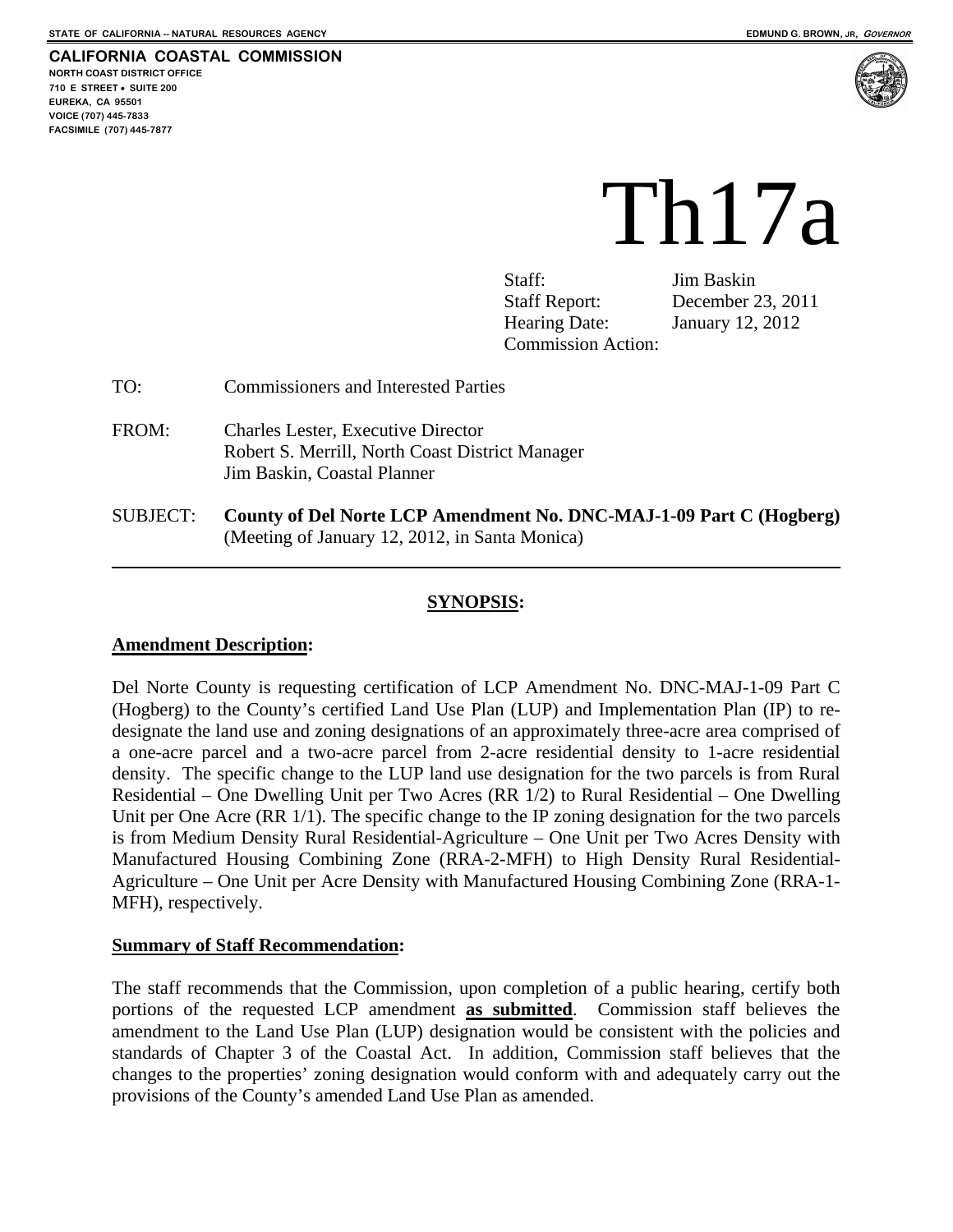Staff believes certification of the LUP amendment to increase the maximum permissible residential development density from one dwelling unit per two acres to one dwelling unit per acre over a three-acre area conforms with and carries out the Chapter 3 policies of the Coastal Act for the following reasons:

- The inland location of the site over two miles from the sea, would not directly or cumulatively adversely impact public access or coastal recreational opportunities nor significantly generate demand for such facilities, or interfere with the accommodation of coastal dependent development or other priority uses;
- The subject property would remain restricted to relatively low intensity land uses and is situated in a location where the biological resources, environmentally sensitive habitat areas, and coastal water quality of the surrounding area would not be adversely affected either directly or cumulatively from the increase in development density;
- The property to be redesignated is located within an area where street infrastructure is in place adequate for current levels of service and reserve capacity, and with roadway widths and surface improvements that could serve the proposed increase in residential development density, including emergency vehicle ingress and egress to the project area;
- The petitioner has provided information demonstrating the site's capability for the future development of domestic water and onsite sewage disposal systems to serve development at the proposed increased permissible residential density; and
- The location and geographic extent of the proposed redesignation would leave a band of lower permissible residential density between the subject property and nearby timberlands to serve as a transitional buffer for protecting the resources within that area.

Staff also believes that the proposed revisions to the parcels' zoning designations would conform with and adequately carry out the Land Use Plan (LUP) policies as amended. In reviewing the County's proposed Implementation Plan amendment, staff found that the proposal to designate the parcels as High Density Rural Residential - Agriculture with Manufactured Housing Combining Zone designations would conform with and carry out the LUP policies regarding the development of rural lands, including land divisions, outside of urban and exurban areas designated for receiving centralized water and wastewater treatment community services. Moreover, while the proposed change in LUP designation for the subject property would increase residential development potential in the general vicinity of designated timberlands, a buffer in the form of a one unit per two-acre residential zoning district would be retained between the properties being rezoned and the timberlands to ensure that a transition from lower to higher residential density would continue to be provided. Retaining such a transition in zoning is consistent with LUP transitional zoning policies and helps ensure that permissible future development of the site would not compromise timber production on the adjoining timberlands inconsistent with provisions in the LUP for protecting the long-term productivity of timberlands.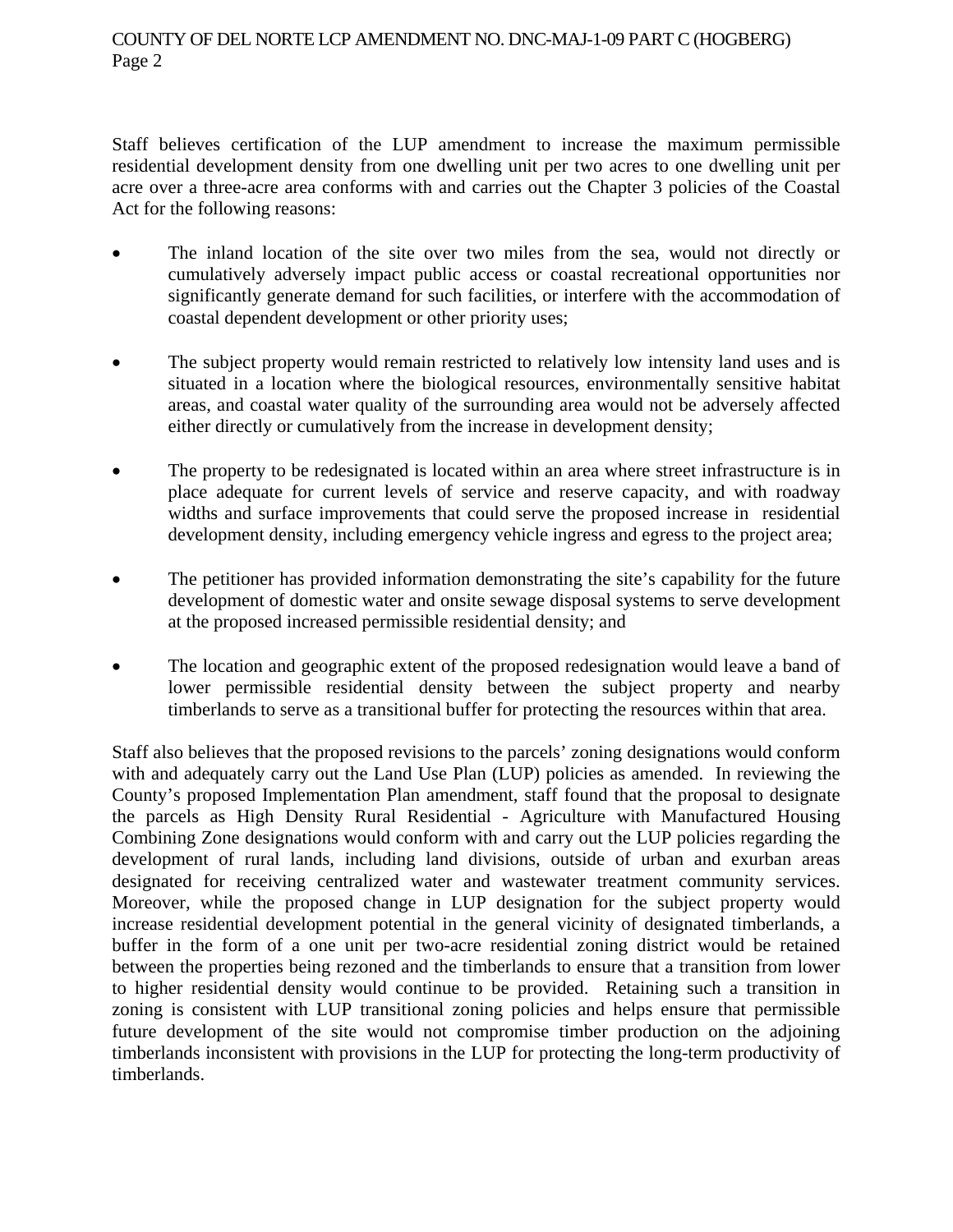#### **The appropriate motions and resolutions to adopt the staff recommendation are found on pages 3-4.**

## **Analysis Criteria:**

The relationship between the Coastal Act and a local government's Local Coastal Program can be described as a three-tiered hierarchy with the Coastal Act setting generally broad statewide policies. The Land Use Plan (LUP) portion of the LCP incorporates and refines Coastal Act policies for the local jurisdiction, giving guidance as to the kinds, locations, and intensities of coastal development. The Implementation Program (IP) of an LCP typically sets forth zone districts and site development regulations through legally enforceable ordinances which specify how coastal development is to precede on a particular parcel. The LUP must be consistent with the Coastal Act. The IP must conform with, and be adequate to carry out the policies of the LUP.

This analysis evaluates the policies and standards of the Coastal Act and the LCP directly affected by the subject land use plan and zoning changes. Subsequent development that might be proposed will require a coastal development permit and will need to be reviewed by the County for conformance to the certified LCP, as amended.

## **Additional Information:**

For additional information about the LCP Amendment, please contact James R. Baskin at the North Coast District Office at (707) 445-7833. Please mail correspondence to the Commission at the above address.

## **PART ONE: RESOLUTIONS**

## **A. APPROVAL OF THE LUP AMENDMENT PORTION OF AMENDMENT NO. DNC-MAJ-1-09 PART C AS SUBMITTED**

**MOTION 1:** I move that the Commission certify Land Use Plan Amendment No. DNC-MAJ-1-09 Part C as submitted by the County of Del Norte.

## **STAFF RECOMMENDATION OF CERTIFICATION AS SUBMITTED:**

Staff recommends a **YES** vote. Passage of the motion will result in certification of the land use plan amendment as submitted and adoption of the following resolution and findings. The motion passes only by an affirmative vote of a majority of the appointed Commissioners.

## **RESOLUTION TO CERTIFY THE LAND USE PLAN AMENDMENT:**

The Commission hereby certifies the Land Use Plan Amendment No DNC-MAJ-1-09 Part C as submitted by the County of Del Norte and adopts the findings set forth below on the grounds that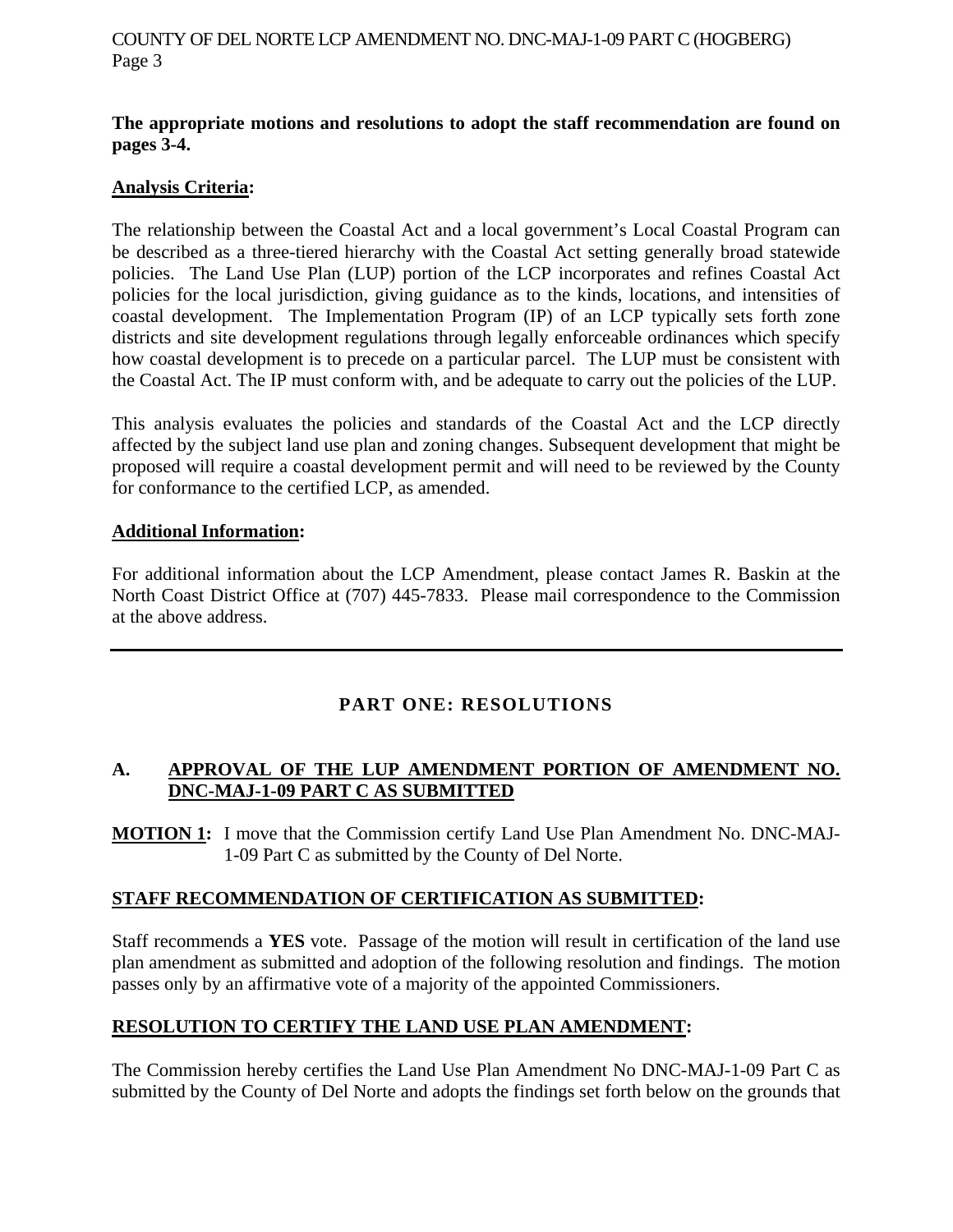the amendment conforms with the policies of Chapter 3 of the Coastal Act. Certification of the Land Use Plan amendment complies with the California Environmental Quality Act because either: 1) feasible mitigation measures and/or alternatives have been incorporated to substantially lessen any significant adverse effects of the plan on the environment; or 2) there are no further feasible alternatives or mitigation measures which could substantially lessen any significant adverse impact which the Land Use Plan Amendment may have on the environment.

## **B. APPROVAL OF THE IP AMENDMENT PORTION OF AMENDMENT NO. DNC-MAJ-1-09 PART C AS SUBMITTED**

**MOTION 2:** I move that the Commission reject Implementation Program Amendment No. DNC-MAJ-1-09 Part C for the County of Del Norte as submitted.

## **STAFF RECOMMENDATION OF CERTIFICATION AS SUBMITTED:**

Staff recommends a **NO** vote. Failure of this motion will result in certification of the Implementation Program Amendment as submitted and the adoption of the following resolution and findings. The motion passes only by an affirmative vote of a majority of the Commissioners present.

## **RESOLUTION:**

The Commission hereby certifies the Implementation Program Amendment No. DNC-MAJ-1-09 PART C for the County of Del Norte as submitted and adopts the findings set forth below on grounds that the Implementation Program as amended, conforms with and is adequate to carry out the provisions of the Land Use Plan, as amended and certified, and certification of the Implementation Program Amendment will meet the requirements of the California Environmental Quality Act, because either: 1) feasible mitigation measures and/or alternatives have been incorporated to substantially lessen any significant adverse effects of the Implementation Program Amendment on the environment; or 2) there are no further feasible alternatives or mitigation measures that would substantially lessen any significant adverse impacts on the environment that will result from certification of the Implementation Program Amendment.

## **PART TWO: INTRODUCTION**

## **I. BACKGROUND**

The County of Del Norte's LCP amendment is proposed at the behest of Stan Hogberg, owner of a two-acre parcel (APN 12-171-06) located along the eastern side of Dundas Road, approximately one mile northeast of the City of Crescent City in unincorporated Del Norte County (see Exhibit Nos. 1 and 2). At the Commission meeting of November 15, 2006, the Commission denied certification of a similar LCP amendment that would have affected seven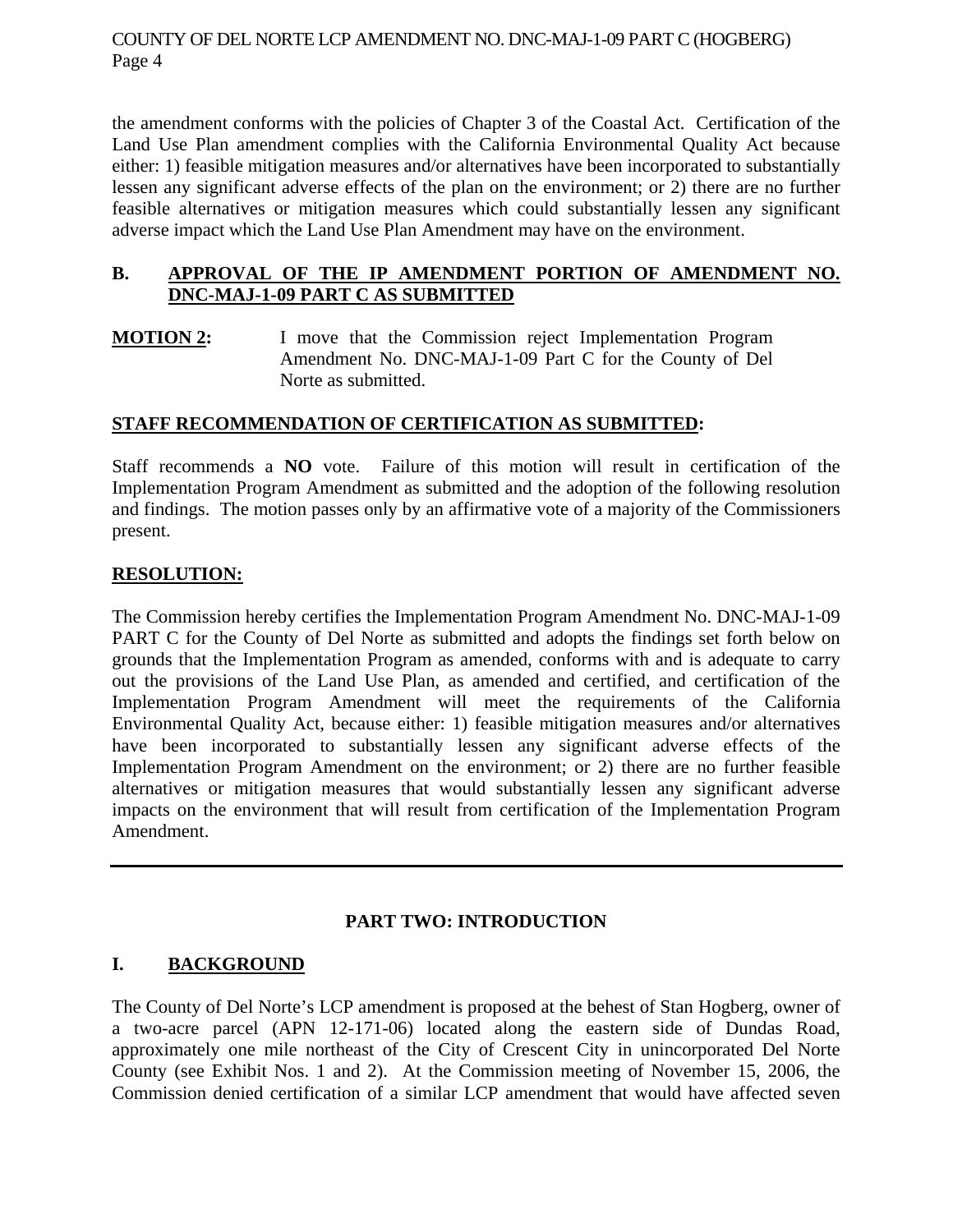parcels, including the property that is the subject of the current LCP amendment, Del Norte County LCP Amendment No. DNC-MAJ-2-06 (Hogberg). The property subject to the amendment in 2006 entailed a ten-acre area of one-, two-, and three-acre rural residential parcels abutting a forested area lying along the margins of the Elk Creek basin, planned and zoned for timber production. The proposed amendment would have reclassified all seven properties' land use and zoning density from a two-acre per dwelling maximum residential density / two-acre minimum parcel size to one-acre equivalents. The Commission found the amendments to increase the potentially allowable residential density, including on property directly adjoining the forested and riparian wetland areas, to be inconsistent with Coastal Act policies for the protection of timberlands and ESHA, and the changes to the zoning to be not in conformance with and inadequate to carry out the policies of the LUP with respect to the protection of resource lands from more urbanized development. As the Commission's action differed from the written staff recommendation to approve the amendment with the inclusion of certain suggested modifications, on March 16, 2007, the Commission subsequently adopted revised findings to support the denial.

The current LCP amendment is being requested by Del Norte County at the behest of owner Stan Hogberg, seeking the same changes to the land use classification and zoning district but for a smaller sub-set of the properties proposed for designation in 2006, namely just the Hogberg and Goodrich owned parcels totaling three acres (see Exhibit Nos. 8-10  $\&$  17). The amendment is proposed to facilitate further subdivision of the two-acre Hogberg parcel that would not be possible under the current land use plan and zoning designations. The amendment would also change the land use and zoning designations on the adjoining one-acre Goodrich parcel to match that of its current nonconforming one-acre size. In scaling back the geographic scope of the proposed land use plan and zoning reclassifications, the proposed amendment leaves unchanged the current one unit per two acre land use classification and zoning district that applies to a 330 foot-wide band of land between the Hogberg and Goodrich properties and the timberlands to serve as a transitional buffer of less dense rural residential between the resource lands and the higher density residential area further to the west.

## **II. AMENDMENT DESCRIPTION**

The County has applied to the Commission for certification of an amendment to map designations within both the Land Use Plan (LUP) and Implementation Program (IP) portions of its certified Local Coastal Program (LCP). The amendment to the LUP involves a change in the permissible maximum density in the project site's Rural Residential land use designation from one dwelling per two acres (RR 1/2) to one dwelling per acre (RR 1/1). The proposed IP amendment would revise the zoning designation of the subject three-acre area from Medium Density Rural Residential-Agriculture – One Unit Per Two Acres Density with Manufactured Housing Combining Zone (RRA-2-MFH) to High Density Rural Residential-Agriculture – One Unit Per Two Acres Density with Manufactured Housing Combining Zone (RRA-1-MFH). As summarized in Table One, below, the change in development potential of these plan and zoning designation changes on the three acres would be: (a) facilitating the permissibility of a future subdivision of a two acre parcel into two one-acre lots; (b) enlarging the permissible developable area from 86,385 square-feet to 96,293 square-feet; and (c) expanding the maximum aggregate area for permissible above-grade structural improvements from 19,602 square-feet to 26,136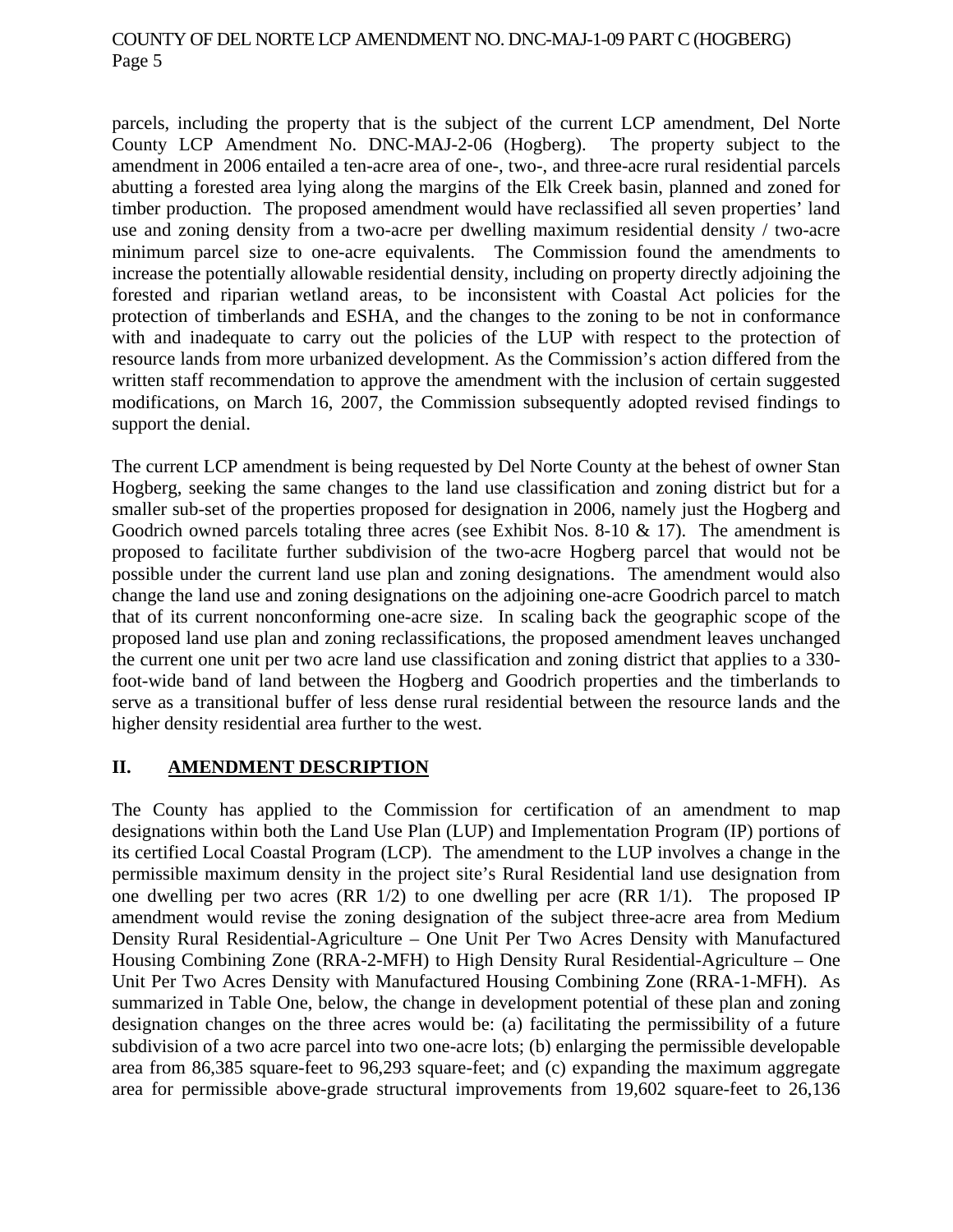square-feet, through altering the minimum lot size, minimum interior side yard, and maximum lot area coverage percentage prescriptive development standards from two to one acres, 20 feet to 10 feet, and 15% to 20%, respectively.

| <b>PRESCRIPTIVE</b>                      | <b>CURRENT RR1/2   RRA-1</b> |                       | <b>PROPOSED RR1/1   RRA-1</b> |                       |
|------------------------------------------|------------------------------|-----------------------|-------------------------------|-----------------------|
| <b>STANDARD</b>                          | <b>REQUIREMENTS</b>          |                       | <b>REQUIREMENTS</b>           |                       |
| <b>CATEGORY</b>                          | <b>STANDARD</b>              | <b>EXISTING</b>       | <b>STANDARD</b>               | <b>RESULTING</b>      |
| <b>Residential Density</b>               | 1 dwelling / 2 acres         | $1 - 1$ -acre parcel  | 1 dwelling / 1 acre           | $3 - 1$ -acre parcels |
|                                          |                              | $1 - 2$ -acre parcel  |                               |                       |
| <b>Minimum</b><br>Lot                    | 2 acres                      | 1-1-acre parcel       | 1 acre                        | $3 - 1$ -acre parcels |
| <b>Size</b>                              |                              | 1-2-acre parcel       |                               |                       |
| Minimum Front Yard                       | 25 feet                      | 9,930 square-feet     | 25 feet                       | 9,930<br>square-feet  |
| Setback                                  |                              | encumbered            |                               | encumbered            |
| Minimum Exterior                         | 20 feet                      | $±6,605$ square-feet  | 20 feet                       | $±6,605$ square-feet  |
| Side Yard Setback                        |                              | encumbered            |                               | encumbered            |
| <b>Minimum</b><br><i><b>Interior</b></i> | 20 feet                      | $±19,816$ square-feet | 10 feet                       | $±9,908$ square-feet  |
| <b>Side Yard Setback</b>                 |                              | encumbered            |                               | encumbered            |
| Rear<br><b>Minimum</b>                   | 20 feet                      | 7,944 square-feet     | 20 feet                       | 7,944 square-feet     |
| <b>Yard Setback</b>                      |                              | encumbered            |                               | encumbered            |
| <b>Maximum</b><br>Lot                    | 15%                          | 19,602 square-feet    | 20%                           | 26,136 square feet    |
| Coverage                                 |                              | available             |                               | available             |

**Table One: Changes in Potential Development Intensity on APNs 112-171-03 & -06**

The specific zoning map revisions to the County's coastal zoning ordinance proposed for amendment are attached as Exhibit No. 17. The existing zoning map is also included in Exhibit No. 5.

## **III. SUBJECT PROPERTY**

The subject site proposed for the LCP amendment consists of a rectilinear three-acre area comprised of a one-acre parcel and a two-acre parcel situated south of the intersection of Dundas Road with Elk View Road, approximately 1½ mile northeast of the City of Crescent City (see Exhibit Nos.1-4). The two parcels were created by aliquot grant deed conveyances and/or record of survey recordation conducted prior to the Subdivision Map Act.

The property is situated on the eastern side of the Crescent City Coastal Plan on a low divide between the Elk Creek and Jordan Creek drainages, at an elevation of approximately 25 to 35 feet above mean sea level and has flat to slightly sloped topography. Single-family residences have been developed on both the Goodrich one-acre and Hogberg two-acre properties, as have similar residences on surrounding parcels. The two-acre Hogberg lot, slated for a future land division, is currently unimproved on its southern half. Vegetation cover on the portions of the properties not cleared for residential uses is comprised of remnants of second-growth coast redwood forest with a variably thick understory composed of red alder (*Alnus rubra*), evergreen huckleberry (*Vaccinium ovatum*), salal (*Gaultheria shallon*), swordfern (*Polystichum munitum*) and thimbleberry (*Rubus parviflorus*). A biological assessment prepared for the related Hogberg subdivision proposal found no special status fish or wildlife species utilizing the properties for habitat and no wetlands within 200 yards of the site (see Exhibit No. 16).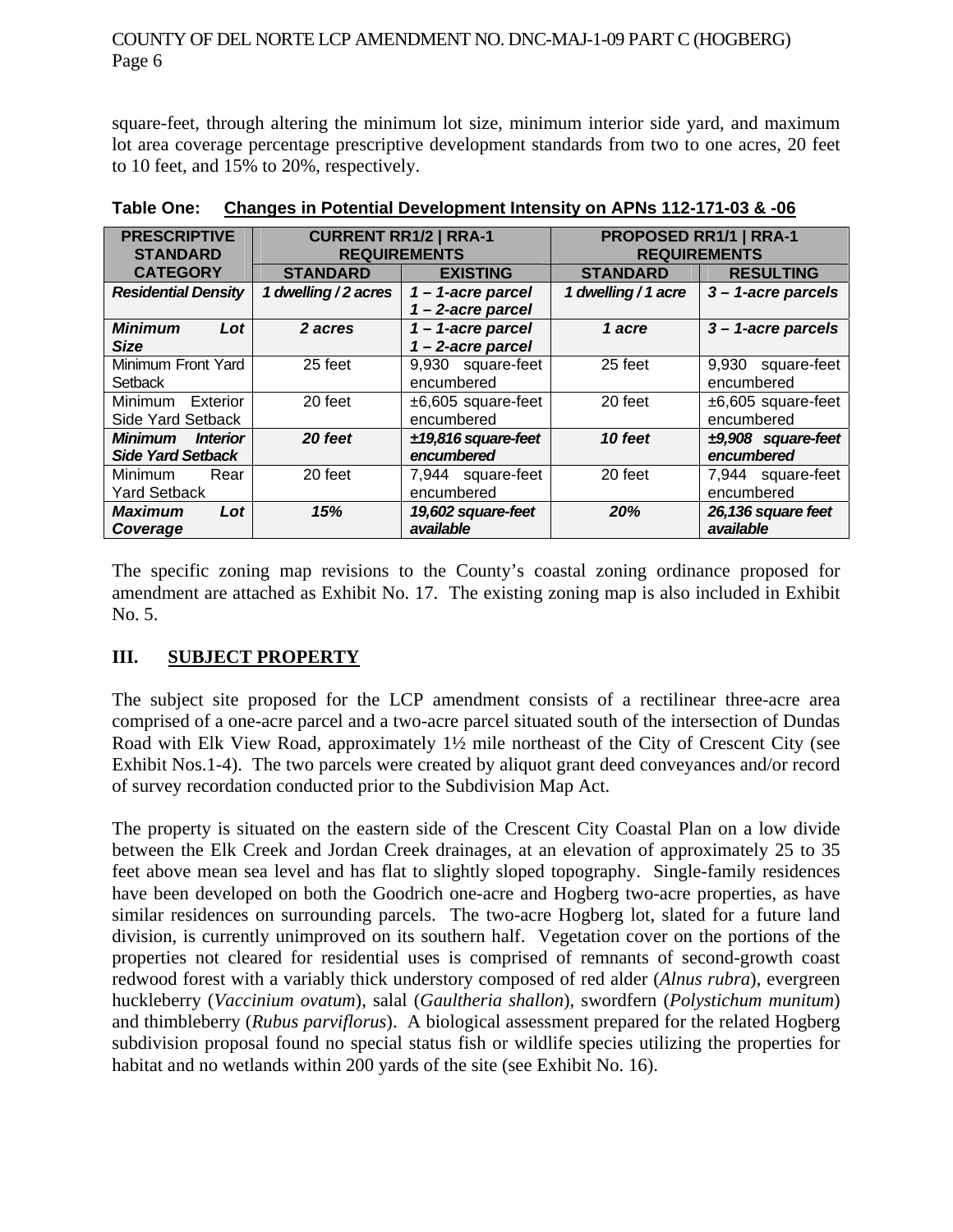The subject site lies within the LCP's "Crescent City" sub-region and is subject to the specific area policies for "Planning Area No. 4, Crescent City Surrounding Area." The subject property is designated in the Land Use Plan as Rural Residential – One Dwelling Unit per Two Acres (RR 1/2), as certified by the Commission on December 14, 1981 (see Exhibit No. 5). The property is zoned Medium Density Rural Residential Agriculture with Manufactured Housing Combining Zone (RRA-2-MFH), certified by the Commission on October 12, 1983 (see Exhibit Nos. and 5). Adjoining properties to the immediate north and south are similarly zoned RRA-2. The parcels to the west across Dundas Road and to the north across Elk View Drive have a Rural Residential – One Dwelling Unit per One Acre (RR 1/1) land use plan designation as implemented by a High Density Rural Residential Agriculture with Manufactured Housing Combining Zone (RRA-1- MFH) zoning designation (see Exhibit No. 17). A roughly 40-acre private woodlot parcel situated one-half block (330 feet) to the east of the project area across Tsunami Lane is designated as Timberland on the land use map and zoned Coastal Timber (CT).

The subject property is not within any viewpoint, view corridor, or highly scenic area as designated in the Visual Resources Inventory of the LCP's Land Use Plan. Due to the property's inland location, low relief, and densely vegetated setting, public views to and along the ocean across the property are non-existent.

## **PART THREE: AMENDMENTS TO THE LAND USE PLAN**

## **I. ANALYSIS CRITERIA**

To approve the amendments to the Land Use Plan (LUP), the Commission must find the LUP, as amended, will remain consistent with the policies of Chapter 3 of the Coastal Act.

## **II. FINDINGS FOR CERTIFICATION OF LUP AMENDMENT NO. DNC-MAJ-1-09 PART C AS SUBMITTED**

The Commission finds and declares that the proposed LUP amendment, as submitted, would be consistent with the policies of the Coastal Act.

## A. Consistency with Coastal Act Policies Regarding the Location of New Development

1. Relevant Coastal Act Policies

Section 30250(a) reads as follows:

*New residential, commercial, or industrial development, except as otherwise provided in this division, shall be located within, contiguous with, or in close proximity to, existing developed areas able to accommodate it or, where such areas are not able to accommodate it, in other areas with adequate public services and where it will not have significant adverse effects, either individually*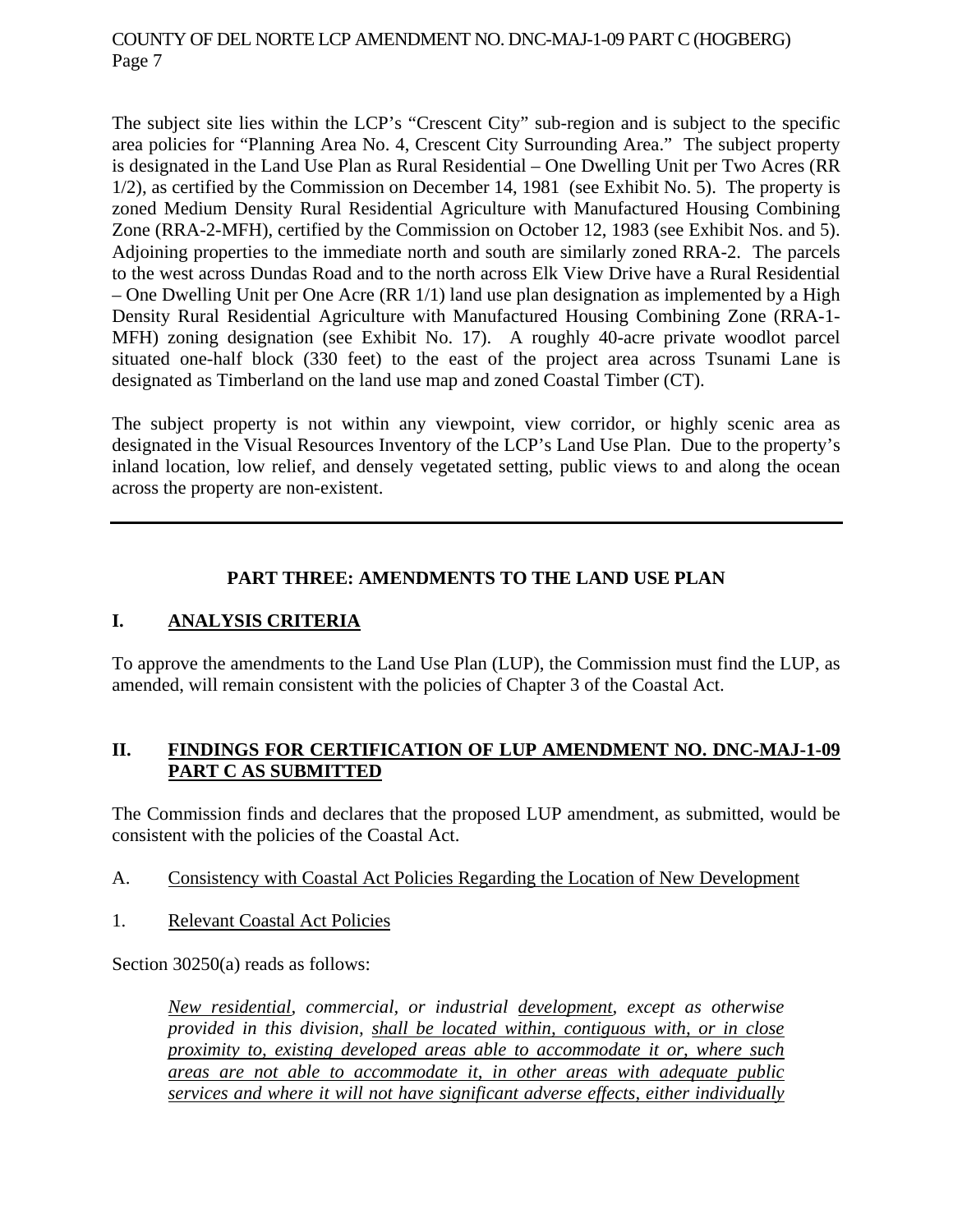*or cumulatively, on coastal resources. In addition, land divisions, other than*  leases for agricultural uses, outside existing developed areas shall be permitted *only where 50 percent of the usable parcels in the area have been developed and the created parcels would be no smaller than the average size of surrounding parcels.*[1](#page-7-0) [Emphases added.]

## 2. Consistency Analysis.

Due to its location beyond the limits of the Crescent City municipal water, wastewater treatment, and fire protection districts, the project area is outside the Urban Services Boundary as shown on the Land Use Map for the County's Crescent City Planning Area sub-region. As such the Dundas Road area is considered "rural," whereby permitted uses in the area must depend upon the development of onsite domestic water and wastewater treatment systems. The site is within a "State Responsibility Area" with respect to fire protection being primarily provided by the California Department of Forestry and Fire Protection (CALFIRE) with a mutual assistance agreement with the Crescent Fire Protection District. Emergency first responders serving the area include the Del Norte County Sheriff's Office and Del Norte Ambulance. Dundas Road consists of a two-way, 40-foot-width, paved/gravel surfaced, County-maintained local roadway which provides ingress/egress to and from the project site to Parkway Drive, a 100-foot-wide area collector street and former segment of Highway 101. Electrical public utilities are provided to the project area by PacifiCorp.

The proposed amendment to the Land Use Plan would allow for the division of the two-acre Hogberg property into two one-acre parcels for a potential increase of one parcel. Based upon information provided by the petitioner, the Hogberg property is suitable for the development of additional onsite domestic water supply and wastewater treatment systems to support the additional building site (see Exhibit No. 12). In addition, based upon a circulation evaluation prepared by the petitioner's engineering consultant, the Dundas Road network, including its intersections with Elk View Road and Parkway Drive, has adequate reserve capacity and operates at levels of service, respectively, to accommodate the additional traffic generated from development under the proposed plan and zoning designations (see Exhibit Nos. 11 and 15). In addition, PacifiCorp indicates that adequate electrical service capacities exist within the substation network serving the Crescent City area. $2$ 

## Potential Cumulative Effects of the Amendment

If certified as submitted, the changes in land use and zoning designations could result in additional property owners seeking similar amendments to the plan and zoning designations applying to their properties, such as amendment proposals that would increase residential densities on other RR1/2|RRA-2 designated rural residential properties within the Dundas Road neighborhood area lying a minimum of 330 feet from the Elk Creek watershed Timberland|CT designated resource lands. For purposes of assessing potential cumulative effects the subject LCP amendment might have, a cumulative impact assessment was conducted on similar parcels

<span id="page-7-0"></span> $\frac{1}{1}$  See Findings Section II.C. of Part Four for an analysis of the proposed LCP amendment's consistency with the rural land division standards of Coastal Act Section 30250(a).

<span id="page-7-1"></span><sup>2</sup> Mike McGaughey, PacifiCorp. Pers. comm.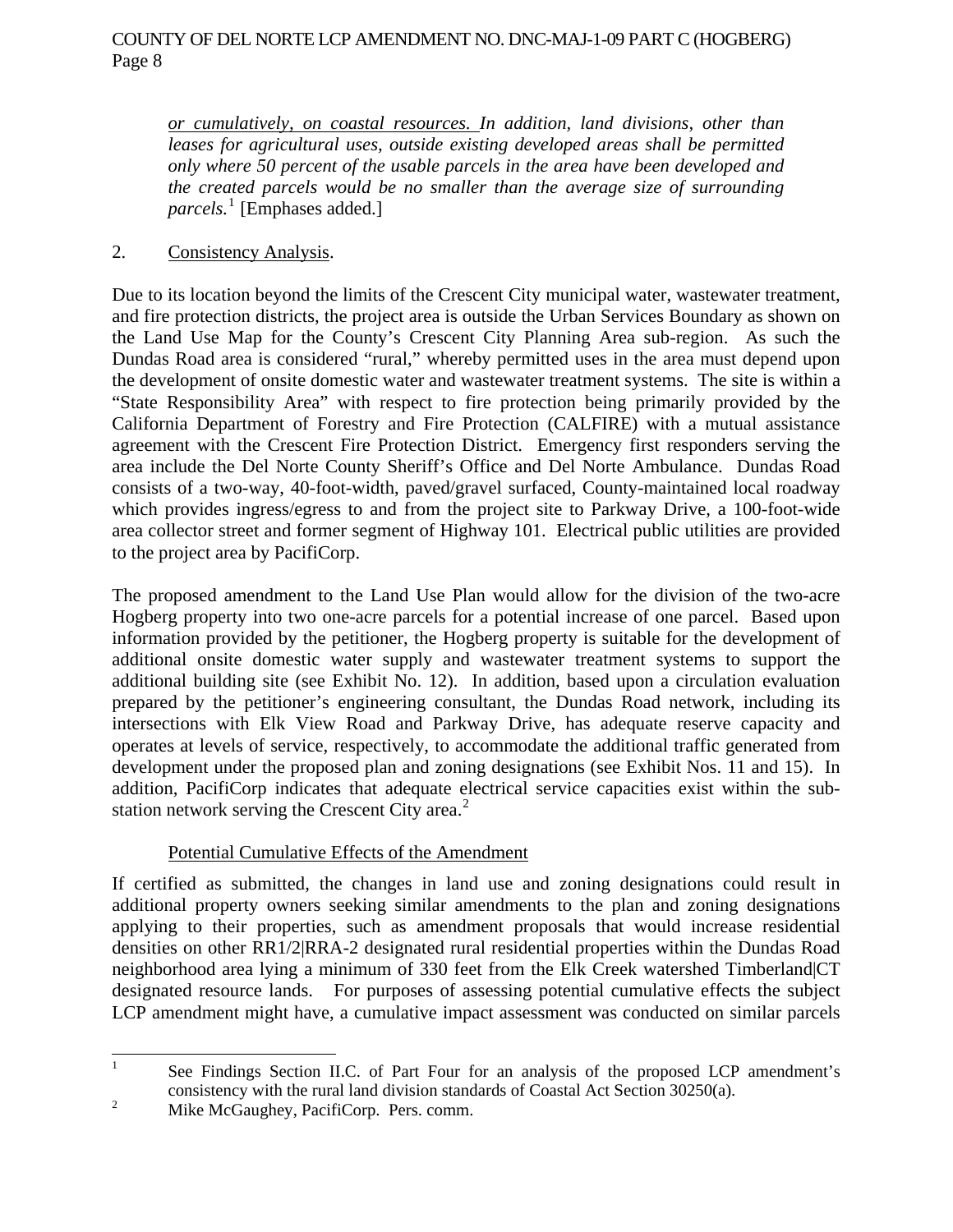in the project vicinity. These lands comprise the 12-acre area of lots fronting the east side Dundas Road, adjoining the project site to the south. This area is currently developed as a series of nine parcels ranging from one to two acres in size (see Exhibit No. 13). Under its current twoacre plan and zone designations, no additional lots could be created in the study area.

Although much of these area is already built out at one-acre per dwelling densities, predating the certification of the LCP, if the whole of the area were to be redesignated similar to that for the Hogberg proposal, a total of three one-acre lots in addition to the Hogberg lot split could conceivably be platted within this area. Notwithstanding this increase in development potential in the remaining subdividable portion of the study area, if the whole of the area were to be redesignated, any such new lots would take the form of in-fill development on the two-acre parcels scattered in among the existing one-acre parcels. Thus the primary change in the character of the area such an LCP amendment proposal would propose would be from that of a rural neighborhood area having a diversity of one- and two-acre lot sizes to one comprised of a series of uniform one-acre parcels. Based upon the various studies prepared for the subject LCP amendment, even under such a scenario of full build-out, the current improvements on the roads serving the area would be sufficient to serve the suburban area on the northern flanks of the Elk Creek watershed without adverse impacts on the circulation infrastructure, particularly with respect to road capacity, intersection levels of service, and emergency first responder access (see Exhibit Nos. 11 and 15).

Accordingly, the one new residential dwelling that would be facilitated by the proposed redesignation from RR1/2 to RR1/1 land use designation would be located in an area able to accommodate the additional water and wastewater service demands it would engender. In addition, adequate public services are available to serve the resulting new development such that no significant adverse effects on coastal resources, either individually or cumulatively, would result. Therefore the Commission finds that the proposed amendment to the LUP land use map would be consistent with Section 20350(a) of the Coastal Act regarding the location of new development relative to public services.

- B. Consistency with Coastal Act Policies for the Protection of Timberlands and Environmentally Sensitive Habitat Areas.
- 1. Relevant Coastal Act Policies

Section 30243 states, in applicable part:

*The long-term productivity of soils and timberlands shall be protected…* 

Section 30240(b) states:

*Development in areas adjacent to environmentally sensitive habitat areas and parks and recreation areas shall be sited and designed to prevent impacts which would significantly degrade those areas, and shall be compatible with the continuance of those habitat and recreation areas.*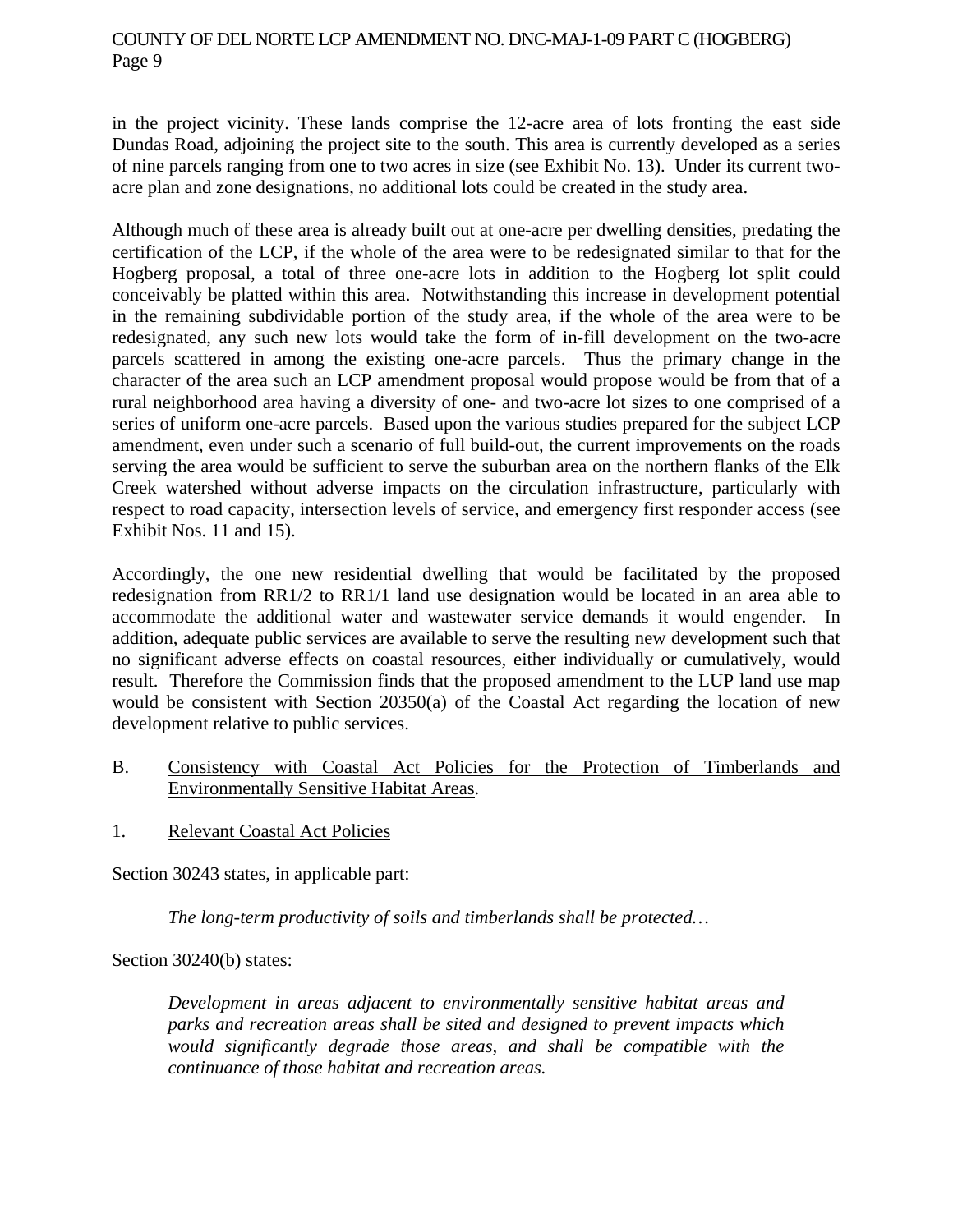## 2. Consistency Analysis.

The proposed LUP amendment would result in a doubling in the potentially allowable maximum residential density on the three-acre project area. Under the current one-dwelling per-two-acres land use designation, no additional residences could be developed on either the Goodrich oneacre lot (APN 112-171-03) or the Hogberg two-acre parcel (APN 112-171-06). With the proposed land use designation of one-dwelling-per-acre density, the two-acre Hogberg parcel could potentially be subdivided to create one additional one-acre parcel, to accommodate an ultimate development of a total of three houses on three one-acre lots.

The lands proposed for amendment of their land use plan designation are located 330 feet away from an approximately 40-acre private woodlot parcel to the east across narrow, unpaved Tsunami Lane. This woodlot parcel is covered by second-growth coast redwood forest whose timber stand is in a mid-seral growth stage, having been harvested approximately 30 years ago. The long axis of the forested parcel is oriented in a north to south direction, extending easterly in a roughly 660-foot-wide lateral band between the Tsunami Lane roadway and Resource Conservation Area (RCA) designated lands further to the east, corresponding to the riparian corridor bracketing the North Fork of Elk Creek. The intervening area between the woodlot parcel and the Goodrich and Hogberg lots contains a one-acre parcel and three-acre parcel, each developed with a single-family residence (see Exhibit Nos. 3 and 4). No further potential for intensification of development (i.e., lot splits, secondary dwelling units) would be permissible under the existing certified land use plan and zoning standards for the area.

Given the composition and age-class of the wooded parcel, and the functional habitat linkages between the forested property and the riparian and wetland areas further to the east, the adjoining woodlot property comprises future productive timberland, serves as a buffer between riparian wetlands and rural residential development, and affords early- to mid-successional habitat to a variety of North Coast Coniferous Forest flora and fauna.

Unless adequately-wide spatial buffers are provided, conflicts can result from side-by-side relatively high-density rural residential and natural resource land uses. Such conflicts include potentially significant adverse effects both to and from each of the land use areas, including: (1) increased erosion and water quality impacts from stormwater runoff onto timberlands from development of impervious surfaces in adjoining residential areas; (2) decreased utilization of forest lands as wildlife habitat due to increased human activity in the surrounding residential area; and (3) increased nuisance claims from area residents due to noise, smoke, the use of herbicides, and road damages and traffic hazards related to the movement and operation of mechanized heavy equipment associated with timber harvesting and silvicultural practices on the adjoining woodlot property.

Timber harvesting is primarily regulated by the California Department of Forestry and Fire Protection (CDF). With respect to the imposition of timber harvesting setbacks as set forth in the Z'berg-Nejedly Forest Practices Act and related administrative regulations (14 CCR 895 *et seq*.), CDF has enumerated buffer standards for certain situations, including areas delineated as Special Treatment Areas pursuant to Coastal Act Section 30714(b). Specifically, buffer widths of between 200 and 350 feet are required between the harvesting area and designated Coastal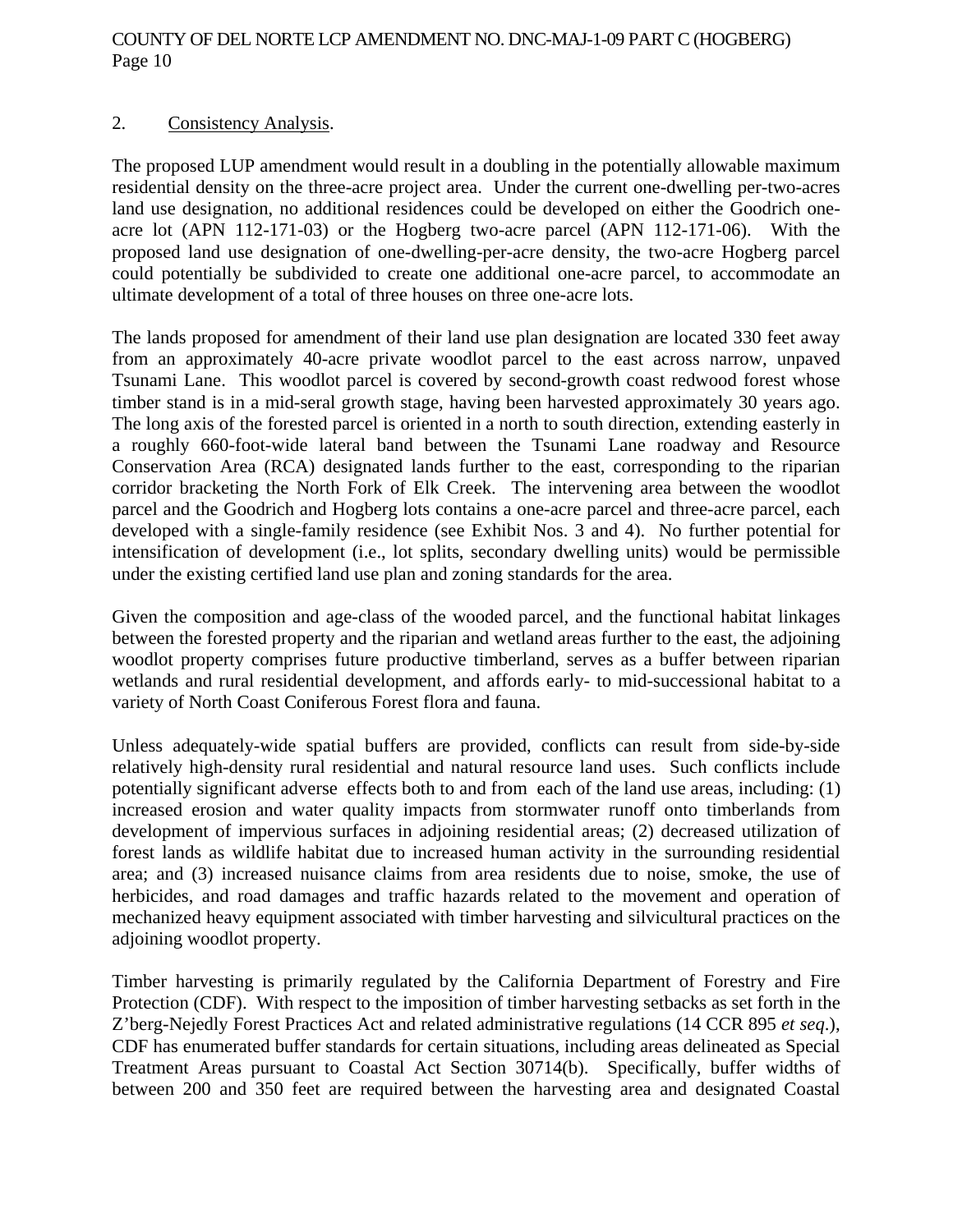Scenic View Corridors, publicly owned preserves and recreation areas, and designated state highways. In other areas, logging roads, tractor roads, and skid trails and landings are required to be screened from direct view to the extent feasible by leaving trees and vegetation between the disturbed area and public areas where the disturbance would be visible to a substantial numbers of viewers (14 CCR § 921.8(b)). CDF bases these buffer requirements on a case-by-case basis analysis of factual information (e.g., the size of the harvest, harvesting methodology to be uses, the proximity and density of residential development, etc.), as contained within the timber harvest plan for a particular timber cutting proposal. In addition, for timber harvesting operations not involving CDP approval of a Timber Harvest Plan (THP), such as a three-acre THP exemption or timberland conversion, the County may impose setbacks between the harvest operations site and adjacent roads and properties as part of its coastal grading/development permit approval process. Case law has upheld these local governments efforts to regulate the location of timber harvesting operations relative to adjoining residential areas through setbacks, the most notable being San Mateo County's 1,000-foot setback (see *Big Creek Lumber Co. v. County of San Mateo* (1995) 31 Cal.App.<sup>4th</sup> 418, 428). Several other coastal counties have also established similar setback provisions, such as Mendocino County's 200-foot-wide buffer requirement between residential building sites and lands designed for forestry uses (see County of Mendocino Coastal Element Policy 3.3-8).

The nearby commercial timberlands would be buffered from the potential increase in land use intensity that could result from future subdivision of the Hogberg parcel, in terms of additional impervious surface development, related increases in stormwater runoff, human activity, and residential occupancy of areas in the immediate proximity. As discussed previously, a 330-footwide area of lower density two-acre zoning would be retained between the project site and the forested resource lands to the east.

Therefore, based upon the location of the properties proposed for redesignation from RR1/2 to RR1/1 1/16-mile from the timberlands to the east of the project site, and the retention of a 330 foot-wide band of lower density two-acre residential area immediately adjacent to the resource lands, the proposed LUP amendment contains adequate protections against any significant disruption of the forested area's productivity and habitat values as required by Coastal Act Section 30243. Therefore, the Commission finds that the LUP amendment as submitted would be consistent with Section 30243 of the Coastal Act.

#### **PART FOUR: AMENDMENTS TO IMPLEMENTATION PLAN**

## **I. ANALYSIS CRITERIA**

Section 30513 of the Coastal Act establishes the criteria for Commission action on proposed amendments to certified Implementation Programs (IP). Section 50513 states, in applicable part:

*…The commission may only reject zoning ordinances, zoning district maps, or other implementing actions on the grounds that they do not conform with, or are inadequate to carry out, the provisions of the certified land use plan. If the*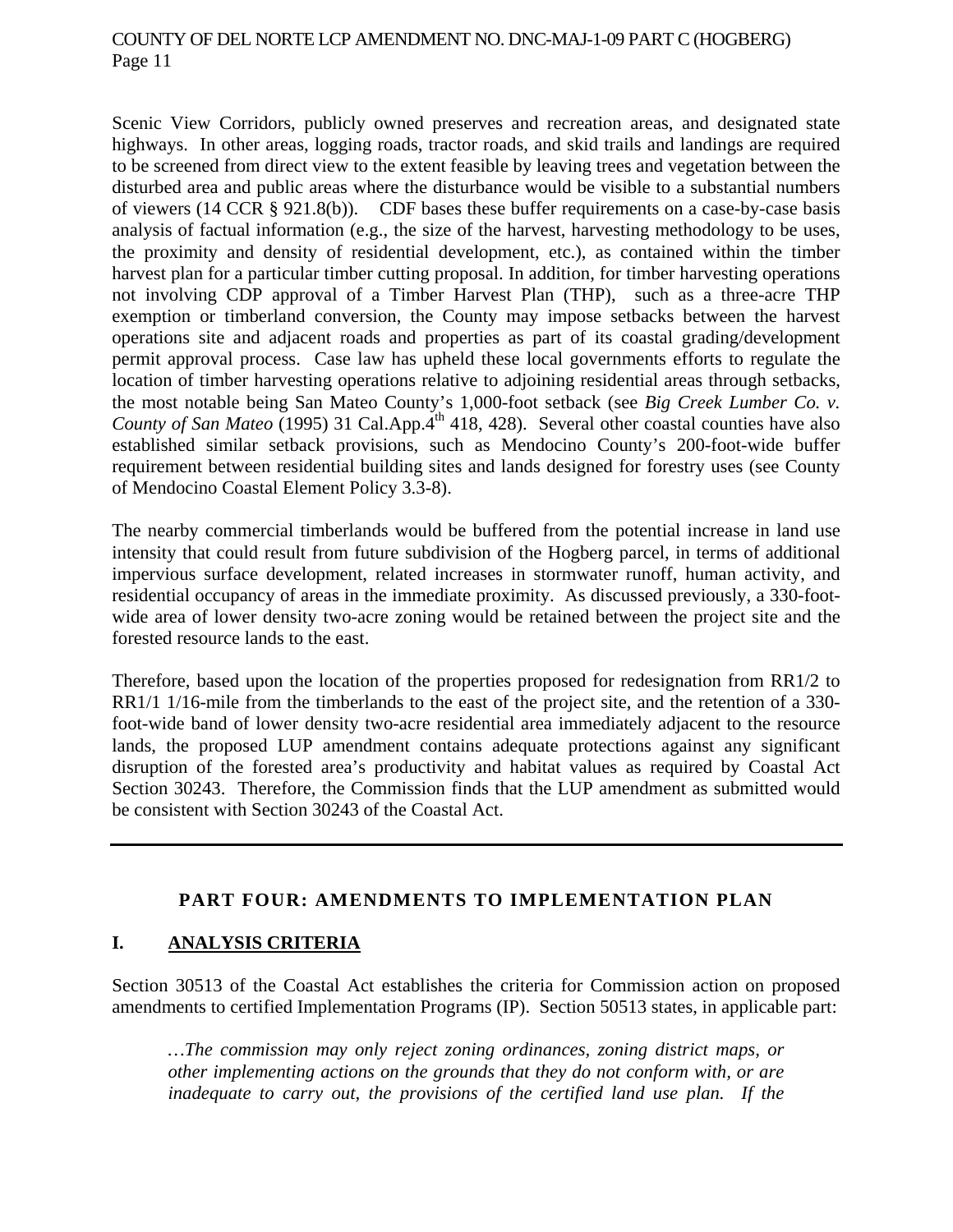*commission rejects the zoning ordinances, zoning district maps, or other implementing actions, it shall give written notice of the rejection specifying the provisions of land use plan with which the rejected zoning ordinances do not conform or which it finds will not be adequately carried out together with its reasons for the action taken.* 

To approve the amendment, the Commission must find that the amended Implementation Plan will conform with and adequately carry out the provisions of the certified LUP as amended. For the reasons discussed in the findings below, the proposed amendment to the Implementation Program is consistent with or adequate to carry out the certified Land Use Plan as amended.

## **II. FINDINGS FOR CERTIFICATION OF IP AMENDMENT NO. DNC-MAJ-2-06 AS SUBMITTED**

The Commission finds and declares as following for IP Amendment No. DNC-MAJ-2-06:

- A. Planning and Locating New Development
- 1. Relevant Land Use Plan Policies.

The LUP Land Use Categories chapter defines the purpose of the Rural Residential (R/R) category as follows:

*This category is intended to maintain the character of rural areas and minimize the services required by smaller lot development. The primary use of these lands is single family residential (one unit per specified minimum parcel). Uses permitted within residential areas include single-family residences, the keeping of horses for use by the owner, light agricultural activities, and accessory buildings appropriate to the residential use.* 

Local Coastal Program Zoning Enabling Ordinance (LCPZEO) Chapter 21.17 establishes the prescriptive standards for the Rural Residential Agriculture (RRA-1) zoning district. LCPZEO Section 21.16.010 states, in applicable part:

*This district classification is designed for the orderly development of rural homesites in the one to five acre category, to encourage a suitable environment for family life for those who desire rural residential land…* 

*Since there is a limited area within the county which is suitable for rural residential land, this district is intended to protect rural residential uses against encroachment by other uses which may be in conflict therewith… It is the intention of this section to prevent the further subdividing of rural residential land into lot sizes which might threaten the rural quality of areas zoned RRA, and changes of zone from RRA to another classification are to be made only where such uses are in accord with the General Plan or an adopted specific plan.* [Emphases added.]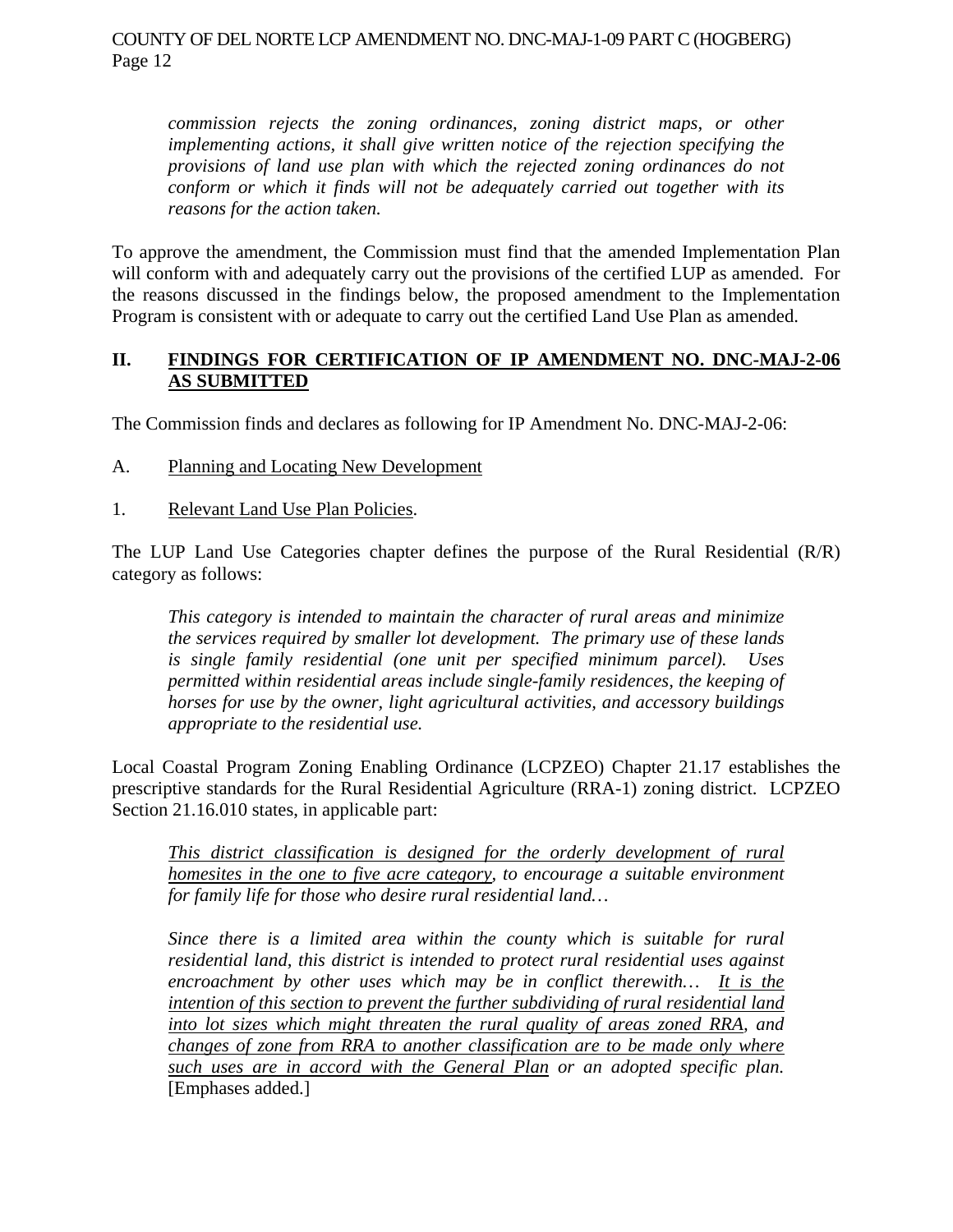Section D of the LUP's New Development chapter, titled "Rural Land Division Criteria," reads, in applicable part:

*In rural areas new development shall be required to prove the subject area's ability to accommodate such development prior to approval...*

## 2. LUP Conformity and Implementation Efficacy Analysis.

The subject property land use designation is proposed to be amended to Rural Residential One Dwelling per One Acre (RR 1/1). This land use designation is concurrently proposed to be implemented by amending the properties' zoning designation to High Density Rural Residential-Agriculture – One Unit per Acre Density with Manufactured Housing Combining Zone (RRA-1- MFH). LCPZEO Chapter 21.17 establishes the prescriptive standards for development within Rural Residential Agriculture (RRA-1) zoning districts.

One-family residences are a principally permitted use in the RRA-1 zoning district. In addition, animal husbandry, where no more than one horse, mule, cow or steer, nor more than five goats, sheep or similar livestock are kept for each twenty thousand square feet of lot area, is allowed by-right, subject to special fencing and setback standards. The keeping of one hog or pig per parcel is similarly allowed. In addition, agricultural uses and some limited onsite sales of agricultural products is allowed, provided such sales do not distract from the primarily residential character of the district.

Section D of the LUP's *New Development* chapter directs that such uses and improvements only be approved after the subject area's ability to accommodate such development has been demonstrated.

Parcel sizes within RRA-1 zoning districts may not be smaller than one acre pursuant to LCPZEO Section 21.17.060. A 100-foot minimum lot width requirement is established for parcels created within RRA-1 districts by LCPZEO Section 21.17.060. Minimum yard areas requirements for any subsequent development on the parcels affected by the IP amendment would be subject to a minimum yard requirement of 25 feet along the front property line, 20 feet along the rear of the lot, and ten feet for side yards, with provisions for the placement of accessory structures within five feet of the rear property line, pursuant to LCPZEO Sections 21.17.070. CZC Sec. 21.17.040 limits main building heights to 25 feet above natural grade; accessory structures are limited to a 16-foot height, per LCPZEO Section 21.04.140. CZC Section 21.17.060 sets a maximum of 20% structural coverage on RRA-1 lots, regardless of their overall size.

As depicted on the County Assessor's parcel map for the project area, one of the two parcels slated for rezoning (APN 112-171-03 - Goodrich) is currently platted at a one acre size with lot widths of between 132.40 feet and a depth of 330.26 feet (see Exhibit No. 3). The two-acre Hogberg parcel (APN 112-171-06) is a two-acre parcel. Thus, with respect to minimum lot dimension compliance, all of the subject properties would either currently, or potentially upon future subdivision, conform to the prescriptive standards of the RRA-1 zoning designation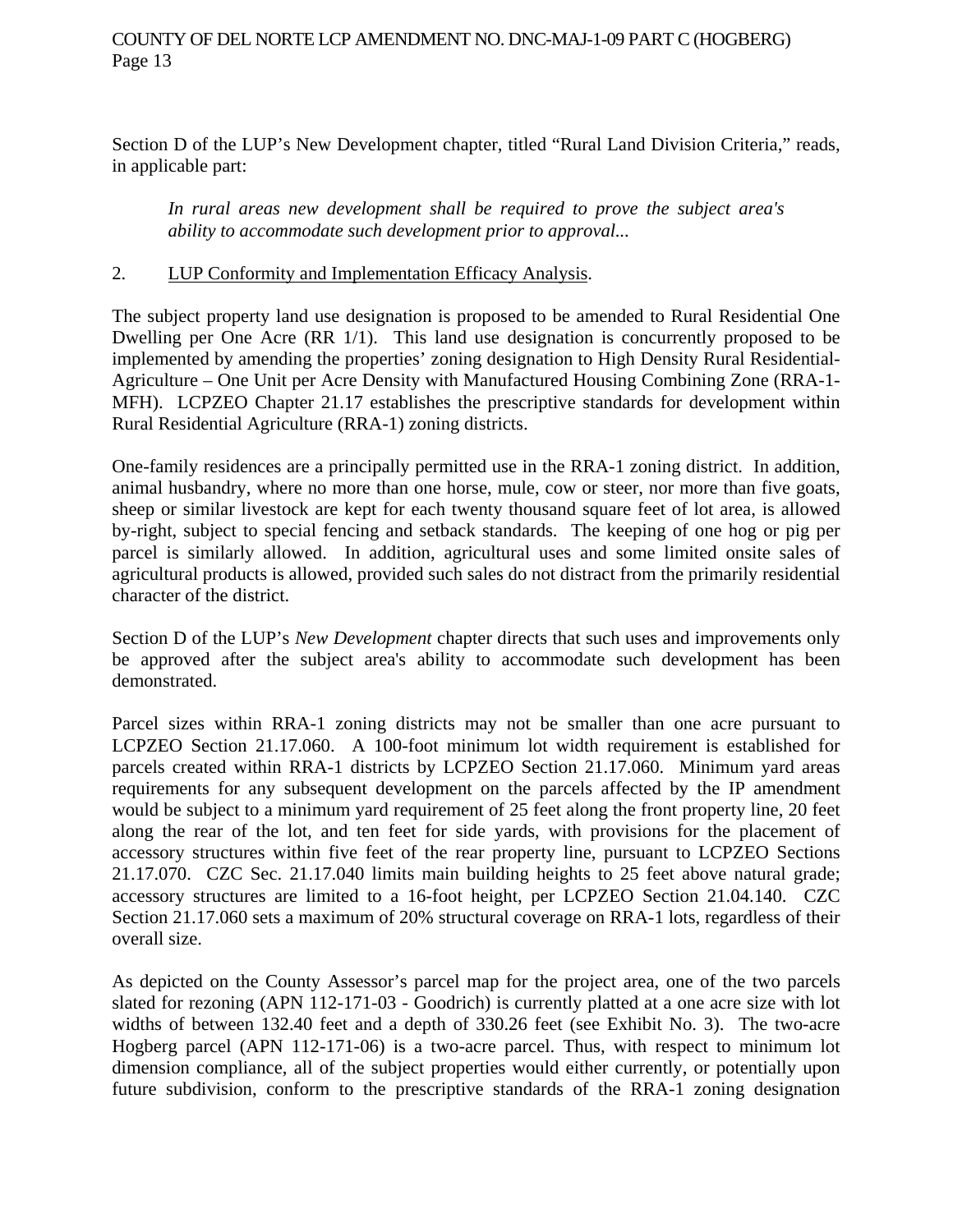without any substandard sized parcel resulting in conflict with the intent of the amended RR-1 land use designation.

As regards demonstration of the adequacy of the area to support any new development as required by Section D of the LUP's *New Development* chapter, especially as relates to the creation of new parcels by subdivision of APN 112-171-06, the property owner provided to the County several studies addressing domestic water, wastewater disposal, and road infrastructure conditions in the project area (see Exhibit Nos. 11, 12, 13). These studies establish that upon further development on the subject property, including subdivision to the full density permitted under the amended land use and zoning designations, the resulting one additional parcel could be developed with adequate water and onsite sewage disposal facilities. In addition, the increases in traffic that would result from a full build-out of the project area under the LCP amendment would not significantly impact overall roadway capacity or degrade intersection level-of-service to adverse conditions. Further, based upon interviews with various first responders, including the County Sheriff, Crescent City Fire Department, California Department of Forestry and Fire Protection, and local ambulance services, the increased density that would result from the IP amendment would not adversely affect emergency service to the area.

Therefore, based on the conclusions drawn in the above-referenced studies, the Commission finds that the amendment to the project site zoning would conform with and adequately carry out the policies of the LUP as amended with respect to the demonstrated adequacy of services to support new development.

- B. Protection of Forestry Lands
- 1. Relevant Land Use Plan Policies.

Forestry Lands Policy 9 of the *Land Resources* Chapter of the Land Use Plan states:

*Commercial timberlands uses and adjacent uses shall be placed so that, in general, lower intensity uses are adjacent to their commercial timberlands with higher intensity uses placed in a logical transition away from these timberlands. Lower intensity uses shall include other resource activities as set forth in the Land Resources - Agriculture section and Marine and Water Resources chapter of this document.* [Emphasis added.]

2. LUP Conformity and Implementation Efficacy Analysis.

As discussed in depth in Consistency with Coastal Act Policies for the Protection of Timberlands and Environmentally Sensitive Habitat Areas Findings Section II.B of Part Three, the change in land use and zoning designations would increase the potentially allowable residential density of the area in such a manner as to allow for the creation of one additional one-acre lot. Del Norte County does not have specific prescriptive standards for setbacks between timber harvesting and silvicultural operations and adjacent development. Similar to CALFIRE, in its actions on a particular timber harvesting proposal, the County may apply setback conditions to the permit based on site-specific considerations. Programmatically, however, the County strives to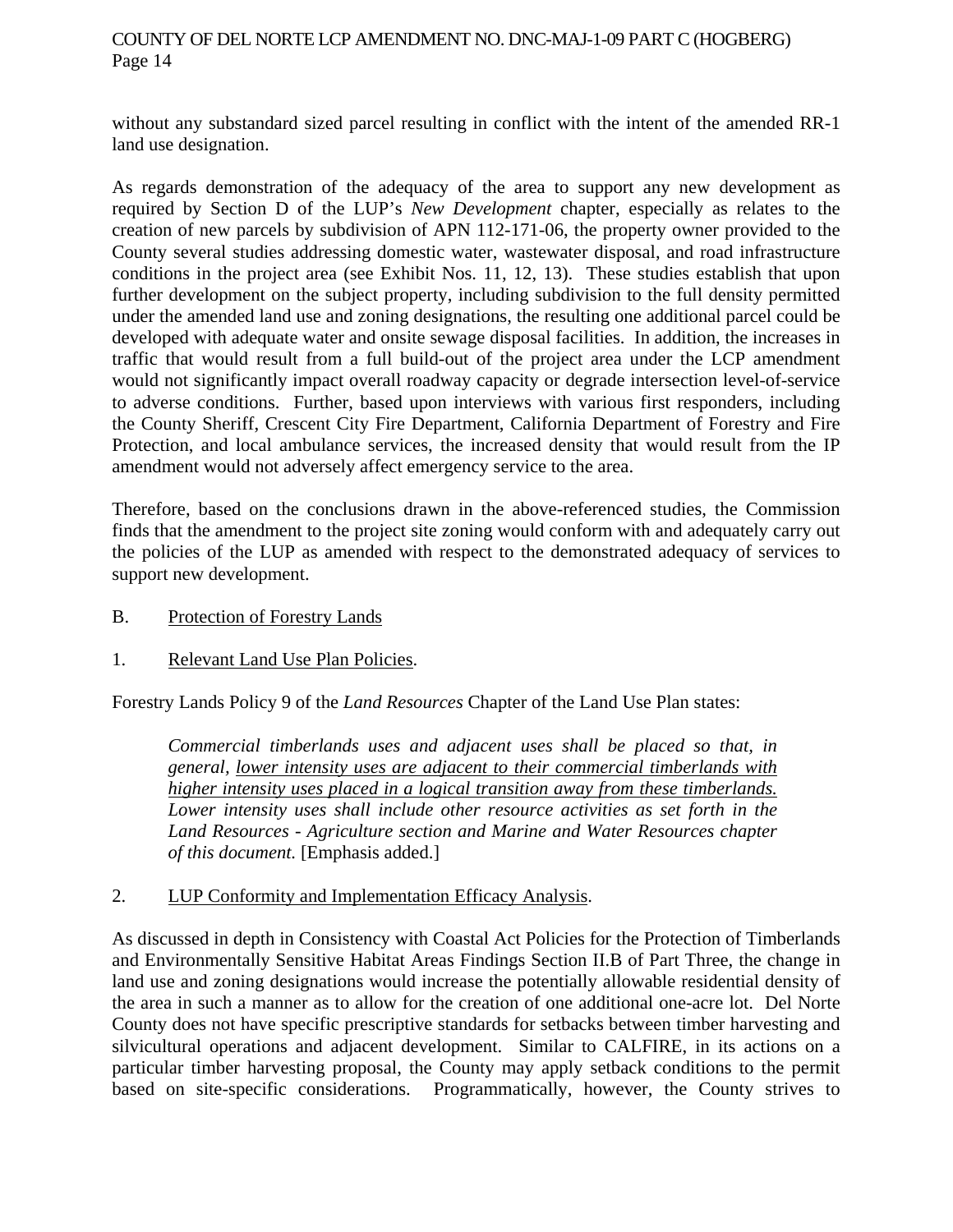minimize conflicts between incompatible resource extraction and residential uses through a transitional density provisions within its LCP. Forestry Lands Policy 9 of the *Land Resources* Chapter of the Land Use Plan states that, "[c]*ommercial timberlands uses and adjacent uses shall be placed so that, in general, lower intensity uses are adjacent to their commercial timberlands with higher intensity uses placed in a logical transition away from these timberlands...*" [Emphasis added.] In implementing this policy, the County has established the rural residential zoning districts bordering commercial timberlands in the Elk Valley planning sub-region to transition from lower to higher allowable residential density at increasing distance from the resource lands. For the Dundas Road project area, this pattern takes the form of an RRA-2 zoning district applied to the properties adjoining the CT-zoned areas within the inner Elk Creek drainage, transitioning to RRA-1 zoning district to the west and north toward the more urbanized Parkway Drive commercial strip (see Exhibit No. 6). The proposed LUP amendment would alter this pattern somewhat, by establishing a high density rural residential area that would extend to within 330 feet of the viable coastal timberlands. However, the remaining half-block 330-foot-width of parcels between the subject property and the timberlands to the east would remain. Thus, the amendment would retain a buffer between the proposed higher density residential and timber production uses on the area's timberlands. With such a band of lower density residential development retained, the potentially higher density residential uses along Dundas Road as would be facilitated by this LCP amendment would be located at a sufficient distance from the timberlands to avoid impacts to future timber production operations.

Accordingly, the proposed IP amendment would conform with and adequately carry out Forestry Lands Policy 9 of the LUP.

## 3. Conclusion

The zoning code amendments as submitted would conform with and be adequate to carry out the provisions of the County's Land Use Plan, as similarly amended, particularly as relate to the protection of commercial timberlands as articulated in the Land Resources Chapter. Therefore, the Commission finds the County's Implementation Program as submitted would conform with and be adequate to carry out the requirements of the certified Land Use Plan as amended, relative to the protection of forestry lands consistent with Section 30513 of the Coastal Act.

C. Rural Land Divisions

## 1. Relevant Land Use Plan Policies.

Section D of the LUP's *New Development* chapter, titled "Rural Land Division Criteria," reads as follows:

*In rural areas new development shall be required to prove the subject area's ability to accommodate such development prior to approval. Land divisions, both major and minor subdivisions (not including boundary adjustments and inside the urban/rural boundary) shall be permitted when 50% of the useable parcels in the area have been developed and the created parcels would not be*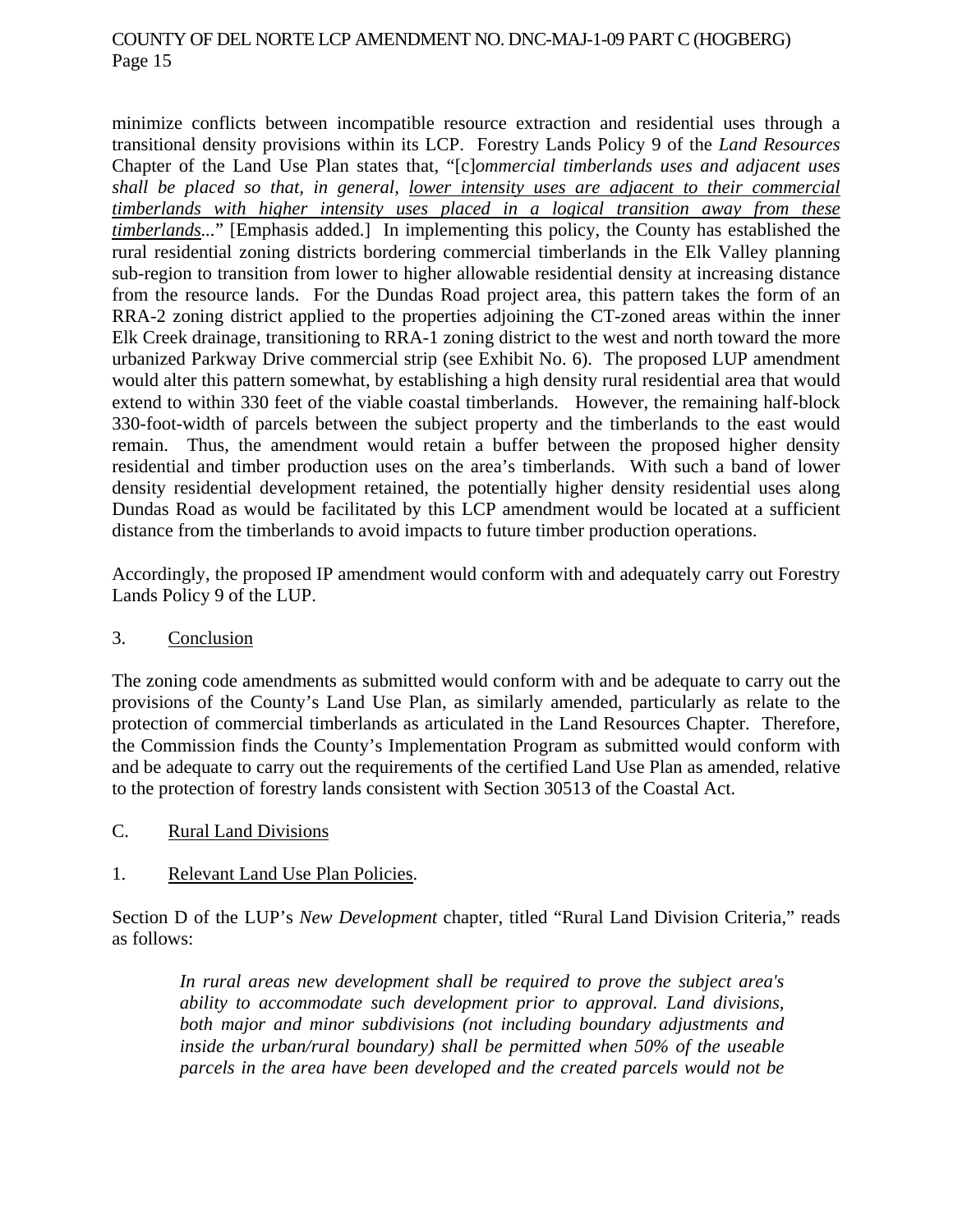*smaller than the average size of the surrounding parcels. To determine if this criteria is met, the following shall apply:* 

*a. Useable parcels do not include: (1) parcels committed to agricultural and designated as such in the Land Use Plan; (2) parcels committed to timberland and designated as such on the Land Use Plan; (3) parcels or portions of parcels committed to open space for purposes of compliance with zoning district minimum yard regulations, traffic safety visibility standards, setbacks from geologically unstable areas, buffers around environmentally sensitive habitat areas, floodway management, or other such siting restrictions required by the certified LCP.* 

*b. To determine if the 50% rule has been met, a survey of the existing parcels in each planning area (delineated on the Land Use Maps) will need to be conducted. If 50% or more of the existing lots are developed, then the land division may be processed.*[3](#page-15-0)

## 2. LUP Conformity and Implementation Efficacy Analysis.

The subject properties are located outside of the Urban-Rural Boundary (U-RB) line that delineates areas where domestic water and/or wastewater treatment is provided by municipalities or community service special districts. In such rural areas beyond the U-RB, domestic water supplies and sewage disposal are either developed individually on-site or provided by small private or community systems subject to overview by local and state government public heath and water resources agencies. The LUP's New Development chapter together with implementing provisions within the County's subdivision and coastal zoning ordinances require that any land division proposal in rural areas beyond the U-RB demonstrate that the following two conditions exist before the proposed subdivision may be authorized:

- Development Timing Threshold: Fifty percent (50%) of the *usable* parcels *in the area* have been developed; and
- Development Pattern Compatibility: None of the parcels being created by the land division would be smaller than the *average* size of the parcels *surrounding* the subdivision site.

In defining which parcels are "usable," the extent of lands considered are "in the area" or "surrounding" the subdivision site, and how to derive the "average" parcel size, the LUP and coastal zoning provisions direct that:

 To determine if the 50% rule has been met, a survey of the existing parcels in each planning area (delineated on the Land Use Maps) will need to be conducted. If 50% or more of the existing, usable lots are developed, then the land division may be processed.

<span id="page-15-0"></span> 3 These criteria are reiterated in Sections 16.04.037.B.1 & 2 of the Subdivision Ordinance of the Local Coastal Program Zoning Enabling Ordinance.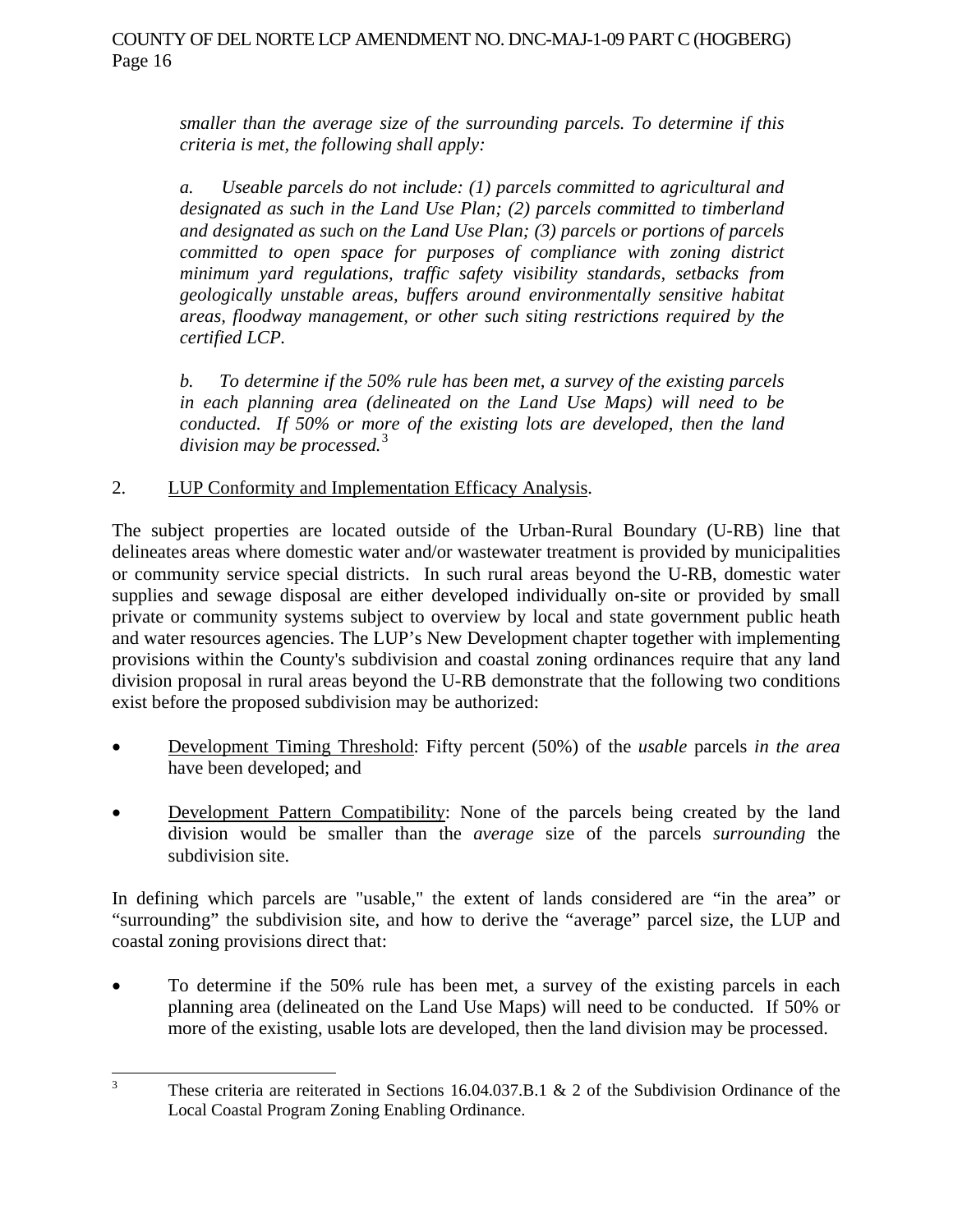- "Useable" parcels do not include: (1) parcels committed to agricultural and designated as such in the Land Use Plan; (2) parcels committed to timberland and designated as such on the Land Use Plan; (3) parcels or portions of parcels committed to open space for purposes of compliance with zoning district minimum yard regulations, traffic safety visibility standards, setbacks from geologically unstable areas, buffers around environmentally sensitive habitat areas, floodway management, or other such siting restrictions required by the certified LCP.
- The study area for determining "the average size of surrounding parcels" shall include all parcels within one-quarter (1/4) mile of the exterior bounds of the property being subdivided.
- The "surrounding parcels" study area may be reduced to exclude parcels with land use or zoning designations, or other characteristics markedly dissimilar to the subject property, or those lying outside of a readily identifiable neighborhood area as delineated by a perimeter of major street or other cultural or natural features. Parcels or portions of parcels committed to the resource conservation area for purposes of compliance with zoning district minimum yard regulations, traffic safety visibility standards, setbacks from geologically unstable areas, buffers around environmentally sensitive habitat areas, floodway management, or other such siting restrictions required by the certified LCP may be excluded from the "average size" calculation.
- The "average size" usually means the arithmetic mean, although the mode or the median size may be used when the majority of parcels are of a common size and a very few parcels skew the mean to create an average atypical of the size of surrounding lots.

## Fifty Percent Pre-developed Area Threshold Requirement

For purposes of determining if the 50% pre-developed threshold could be met for any subdivision pursued after the rezoning, Commission staff has examined the latest property tax assessment rolls compiled by the Del Norte County Assessor's Office. Using the criteria stated above, Commission staff examined property records for the 139 parcels within Planning Area No. 4 – Crescent City. Planning Area No.4 comprises the exurban areas outlying the municipal boundaries of the City of Crescent City, including neighborhoods along Northcrest, Pebble Beach, and Parkway Drives, and Elk Valley Road.

Planning Area No. 4 encompasses approximately 1½ square miles and is comprised of approximately 424 parcels considered to be "usable" for purposes of the 50% pre-developed criterion, insofar as they are designated for residential rather than agricultural or timberland uses.

Based upon the most recent County assessment rolls, 273 parcels of the 424 usable parcels within Planning Area No. 4, or approximately 64.4%, were shown to have structural improvements on the lots for purposes of *ad valorem* property taxation. Accordingly, at least 50% of the usable parcels in the area of the proposed subdivision, as defined by the LCP have been already developed. Thus, any proposed subdivision pursued within the project area under the amended zoning would conform with the development timing requirement of the LUP's rural land division standards.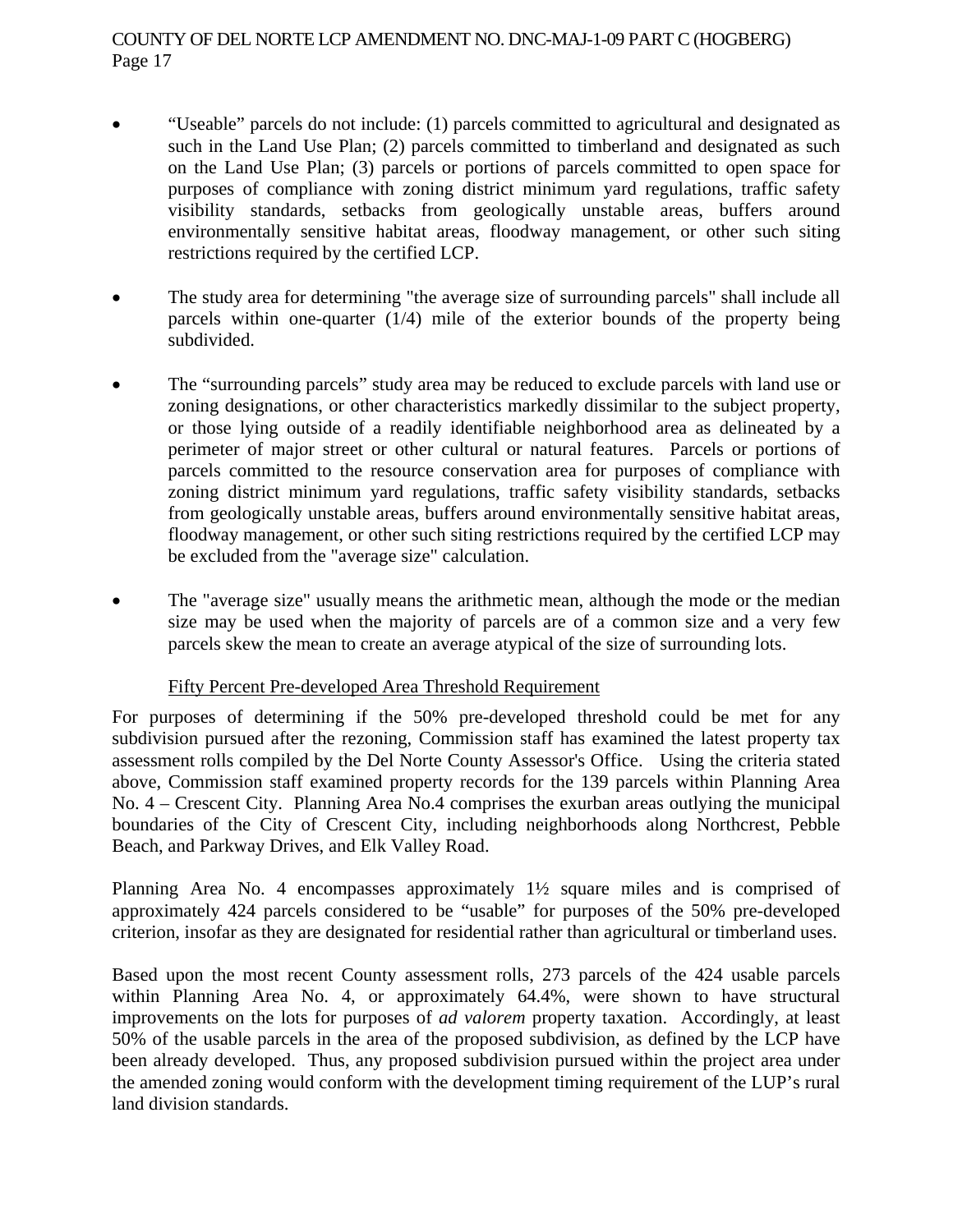#### Surrounding Parcel Size Compatibility

For purposes of determining if the size of any parcels created by subdivision under the amended zoning would be compatible with the development pattern of the project site surroundings, as directed by the above-listed LUP criteria, the property owner provided to the County a delineation of a roughly 5,000-foot by 5,000-foot right-triangular area comprising similar rural residential neighborhoods situated in the series of non-through and looped local roads radiating off of Parkway Drive. A total of 264 individual parcels, comprising approximately 362.15 acres, lie within this surrounding area in proximity to the subject property.

Of these 264 residential parcels in the lot size study area, only 13 are less than one acre in gross size, with the largest being 8.04 acres. The arithmetic mean of these parcels is 1.37 acres, the median parcel size (the value falling in the middle of the range) is 1.60 acres, and the mode (the value which occurs most frequently) is one acre  $(n = 129)$ .

As noted above, the decision making authority is not limited to solely utilizing the arithmetic mean in determining the "average" parcel size for purposes of determining consistency with the LUP's rural land division standards. In fact, LCPZEO Section 21.36.030.B provides that the mode or median size may be used where the majority of parcels are of common size and very few parcels skew the mean to create an average size atypical of the size of surrounding parcels.

The Commission finds that with respect to use of the mode, or most common parcel size, 129 of the 264 lots considered in the study, or roughly 49% of the total sample, comprise the one-acre modal size. As this number is representative of a significant quotient of the total number of surrounding lots, the Commission likewise concludes that use of the one-acre modal lot size would be appropriately representative of the most typical parcel size in the proposed subdivision's surroundings. Thus, the one-acre minimum lot sizes proposed in the area to be rezoned would match the one-acre "modal" size of parcels in the area surrounding the project site, as determined from the lot size survey. Therefore, the proposed IP amendment would conform with and adequately carry out the lot size development pattern compatibility requirement of the LUP's rural land division standards.

## **PART FIVE: CALIFORNIA ENVIRONMENTAL QUALITY ACT**

In addition to making a finding that the amendment is in full compliance with the Coastal Act, the Commission must make a finding consistent with Section 21080.5 of the Public Resources Code. Section 21080.5(d)(2)(A) of the Public Resources Code requires that the Commission not approve or adopt an LCP:

 *...if there are feasible alternatives or feasible mitigation measures available which would substantially lessen any significant adverse effects which the activity may have on the environment.*